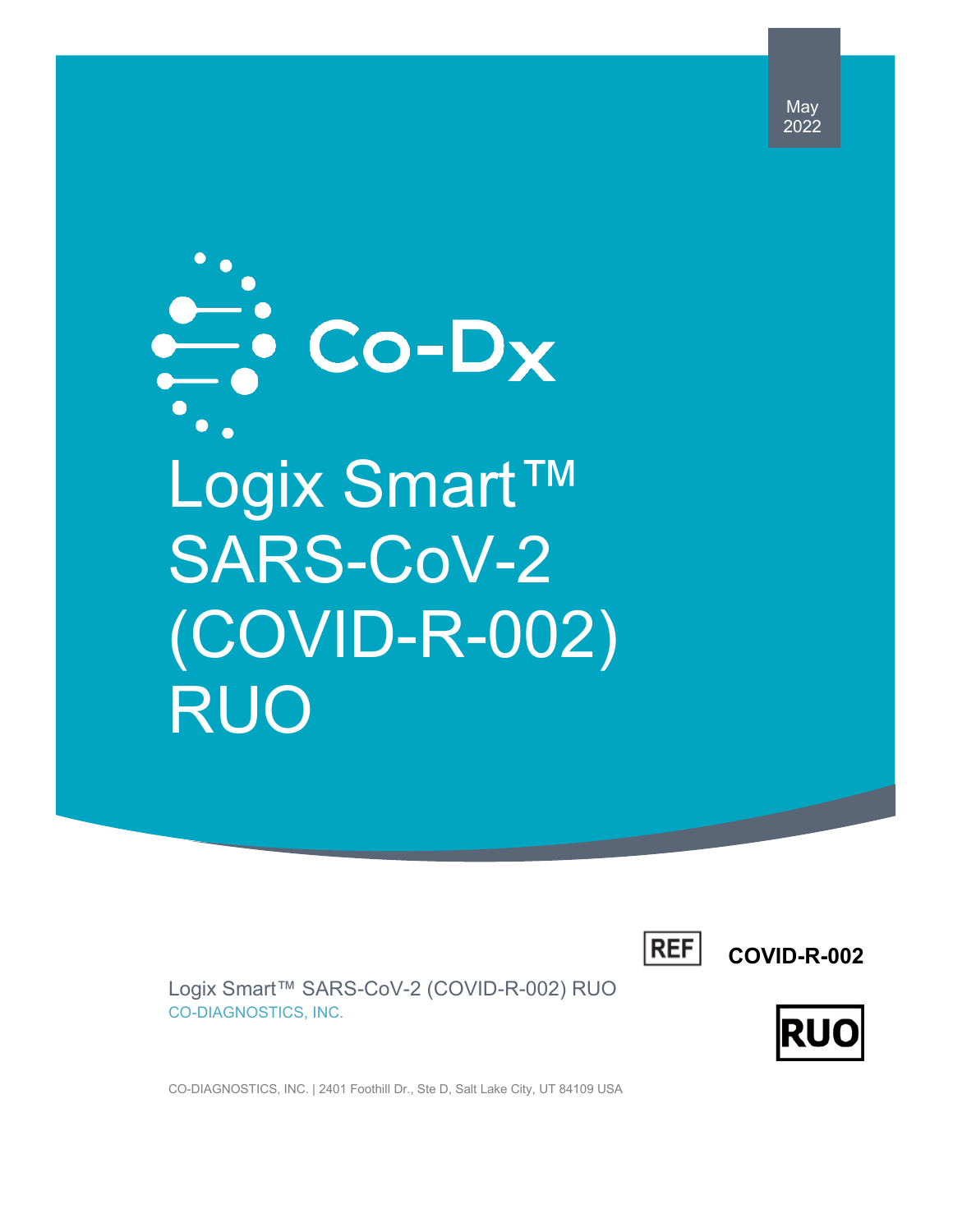

# **Table of Contents**

| $\mathbf{1}$ |      |  |
|--------------|------|--|
| 2            |      |  |
| 3            |      |  |
| 4            |      |  |
| 5            |      |  |
| 6            |      |  |
| 7            |      |  |
| 8            |      |  |
|              | 8.1  |  |
|              | 8.2  |  |
| 9            |      |  |
| 10           |      |  |
|              | 10.1 |  |
|              | 10.2 |  |
|              | 10.3 |  |
| 11           |      |  |
|              | 11.1 |  |
|              | 11.2 |  |
| 12           |      |  |
|              | 12.1 |  |
|              | 12.2 |  |
| 13           |      |  |
|              | 13.1 |  |
|              | 13.2 |  |
|              | 13.3 |  |
| 14           |      |  |
| 15           |      |  |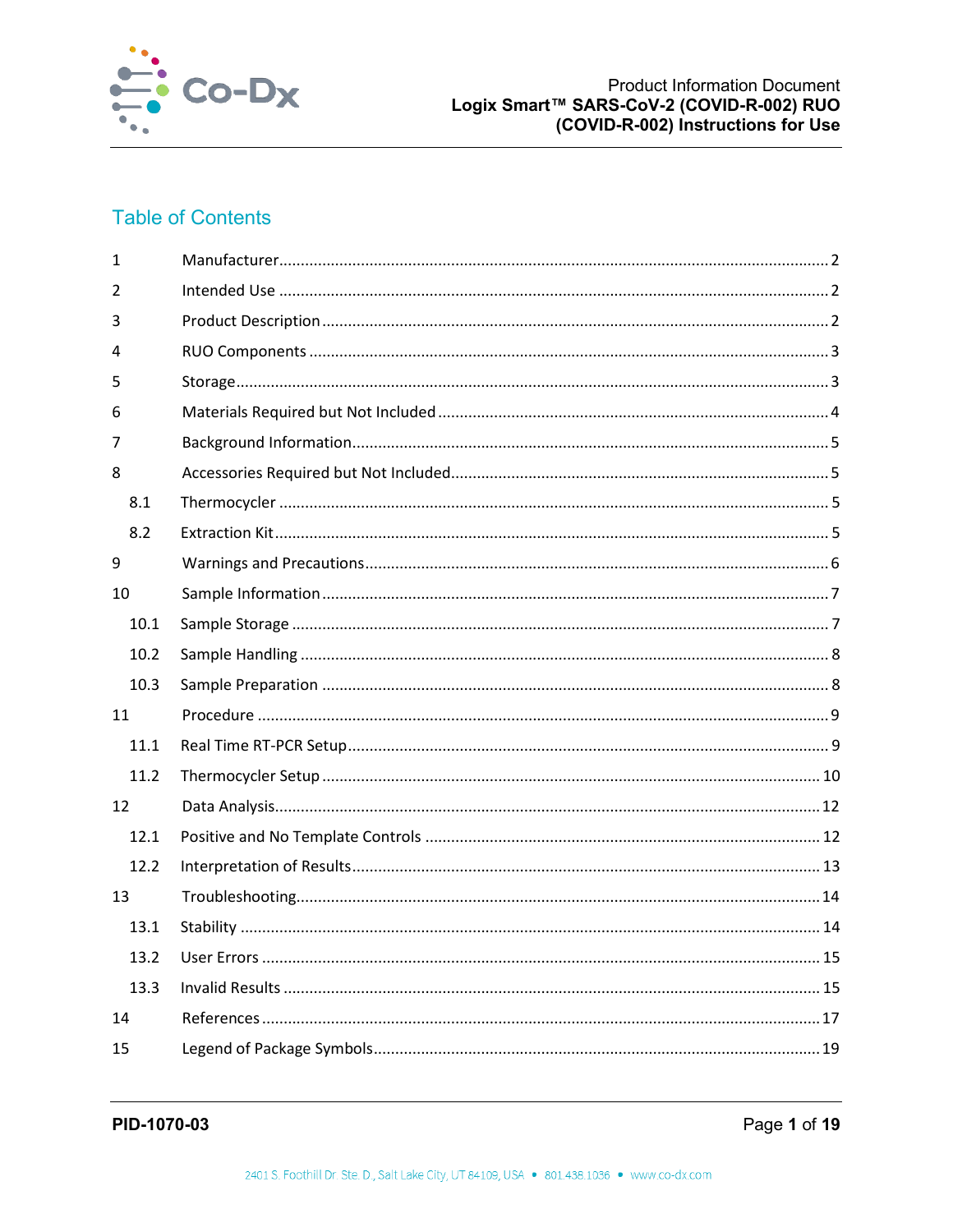

## <span id="page-2-0"></span>**1 MANUFACTURER**



Co-Diagnostics, Inc. 2401 S Foothill Dr. Ste D Salt Lake City, UT 84109

Phone: +1 (801) 438-1036 Email: [info@co-dx.com](mailto:info@co-dx.com) Website: [www.co-dx.com](http://www.co-dx.com/)



# <span id="page-2-1"></span>**2 INTENDED USE**

The **Logix Smart™ SARS-CoV-2 (COVID-R-002) Research Use Only (RUO)** is a multiplex test, based on real-time polymerase chain reaction (qPCR) technology, for the simultaneous qualitative detection of SARS-CoV-2 (COVID-19) specific ribonucleic acid (RNA).

**For research use only. Not for use in diagnostics procedures.** 

# <span id="page-2-2"></span>**3 PRODUCT DESCRIPTION**

The **Logix Smart™ SARS-CoV-2 RUO** includes an internal control to identify possible qPCR inhibition, confirm the integrity of the reagents, and verify the quality of sample extraction. The **Logix Smart™ SARS-CoV-2 RUO** also includes a positive control (PC) which includes 3 synthetic RNA molecules carrying sequences that are homologous to the *RdRp* and *E* genes of *SARS*-CoV-2 (COVID-19) and are targeted by this multiplex assay. PCs represent a source of cross-contamination. Precautions should be taken to prevent and minimize risk.

CoPrimers™ in the **Logix Smart™ SARS-CoV-2 RUO** include the following:

- CoPrimers™ that target the SARS-CoV-2 *E*-gene are labelled with the CAL Fluor® Orange 560 fluorophore
- CoPrimers™ that target SARS-CoV-2 *RdRp*-gene are labelled with the FAM™ fluorophore
- CoPrimers™ that target the Internal Positive Control (IPC) deoxyribonucleic acid (DNA) are labelled with CAL Fluor® Red 610 fluorophore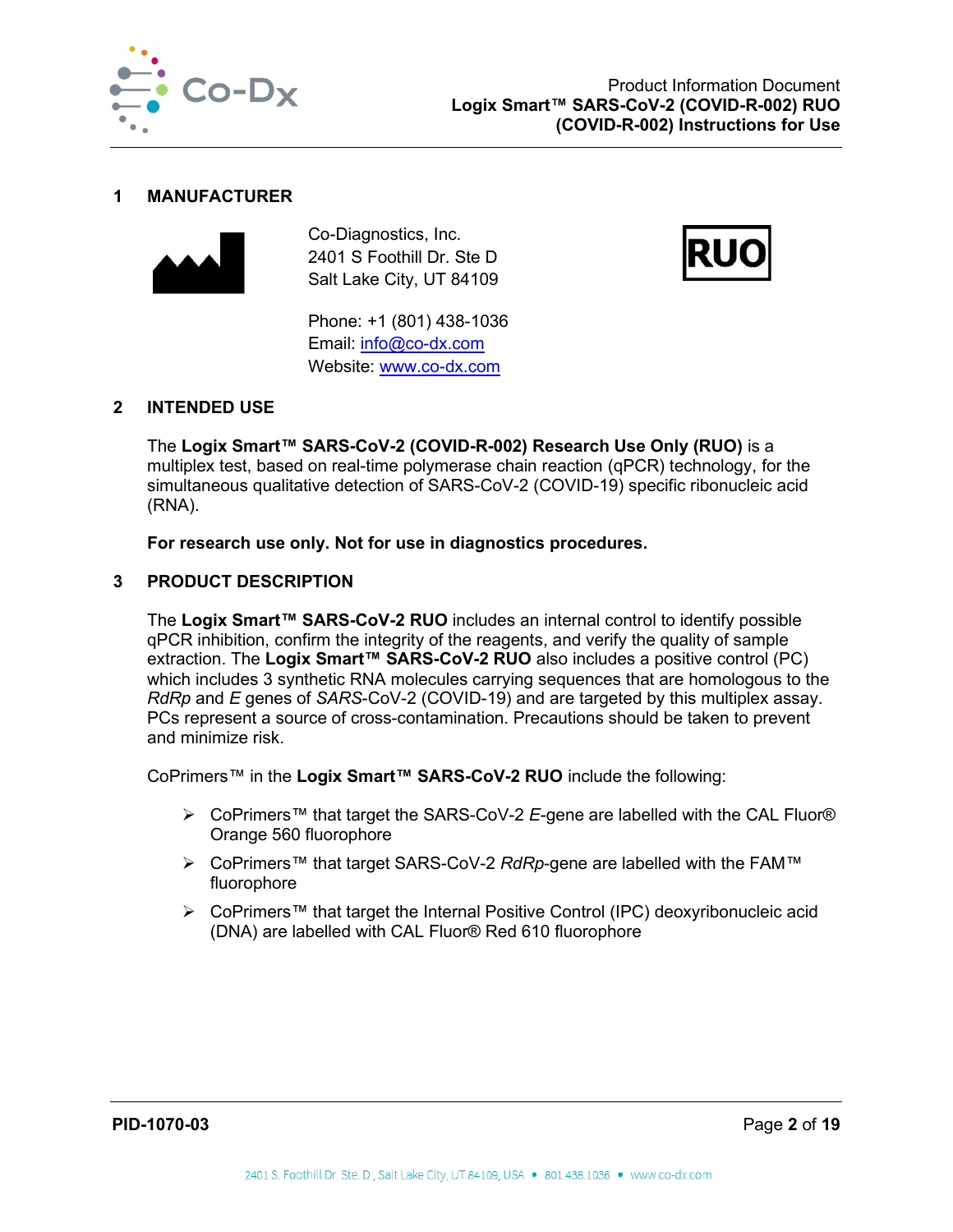

# <span id="page-3-0"></span>**4 RUO COMPONENTS**

See [Table 1](#page-3-2) for RUO components.

## <span id="page-3-2"></span>**Table 1**

|  |  | Logix Smart™ SARS-CoV-2 RUO Components |
|--|--|----------------------------------------|
|--|--|----------------------------------------|

| <b>Lid</b><br><b>Color</b> | <b>Component</b>      | <b>Symbol</b> | <b>Catalog Number</b> | <b>Description</b>   | <b>Amount</b>    |
|----------------------------|-----------------------|---------------|-----------------------|----------------------|------------------|
| <b>Brown</b>               | Logix Smart™          | MМ            | COVID-MM-002          | Proprietary blend of | $1x500$ µL       |
|                            | SARS-CoV-2            |               |                       | CoPrimers™ and       | (100 reactions)  |
|                            | Master Mix            |               |                       | PCR reagents         | 1x1250 µL        |
|                            |                       |               |                       |                      | (250 reactions)  |
|                            |                       |               |                       |                      | 1x25000 µL       |
|                            |                       |               |                       |                      | (5000 reactions) |
| <b>Red</b>                 | Logix Smart™          | <b>PC</b>     | COVID-PC-002          | Proprietary blend of | $1x500$ µL       |
|                            | <b>COVID Positive</b> |               |                       | target templates     | (100 reactions)  |
|                            | Control               |               |                       |                      | 1x1250 µL        |
|                            |                       |               |                       |                      | (250 reactions)  |
|                            |                       |               |                       |                      | 1x25000 µL       |
|                            |                       |               |                       |                      | (5000 reactions) |
| <b>Clear</b>               | Nuclease-Free         | <b>NTC</b>    | <b>GEN-NF-001</b>     | DNase/RNase-free     | $1x500$ µL       |
|                            | Water                 |               |                       | water                | (100 reactions)  |
|                            |                       |               |                       |                      | 1x1250 µL        |
|                            |                       |               |                       |                      | (250 reactions)  |
|                            |                       |               |                       |                      | 1x25000 µL       |
|                            |                       |               |                       |                      | (5000 reactions) |

The **Logix Smart™ SARS-CoV-2 (COVID-R-002) RUO** catalog number is COVID-R-002. Contact Sales at (801) 438-1036 ext. 01 or at [www.co-dx.com/contact/](http://www.co-dx.com/contact/) to order.

# <span id="page-3-1"></span>**5 STORAGE**

Ensure the following during storage, handling, and disposal of this product:

- $\triangleright$  Contact your distributer for assistance if one or more of the components are not frozen upon arrival or are compromised during shipment. The **Logix Smart™ SARS-CoV-2 RUO** is shipped on dry ice and the components of the RUO should arrive frozen.
- $\triangleright$  Follow internal procedures for quality control upon receipt of this RUO.
- $\triangleright$  Store all components immediately upon arrival at a temperature between -40 $\degree$ C and -16°C to prevent degradation of reagents.
- $\triangleright$  Avoid repeated thawing and freezing of components (more than 4 times), specifically the master mix (MM), because doing so could affect the performance of the assay.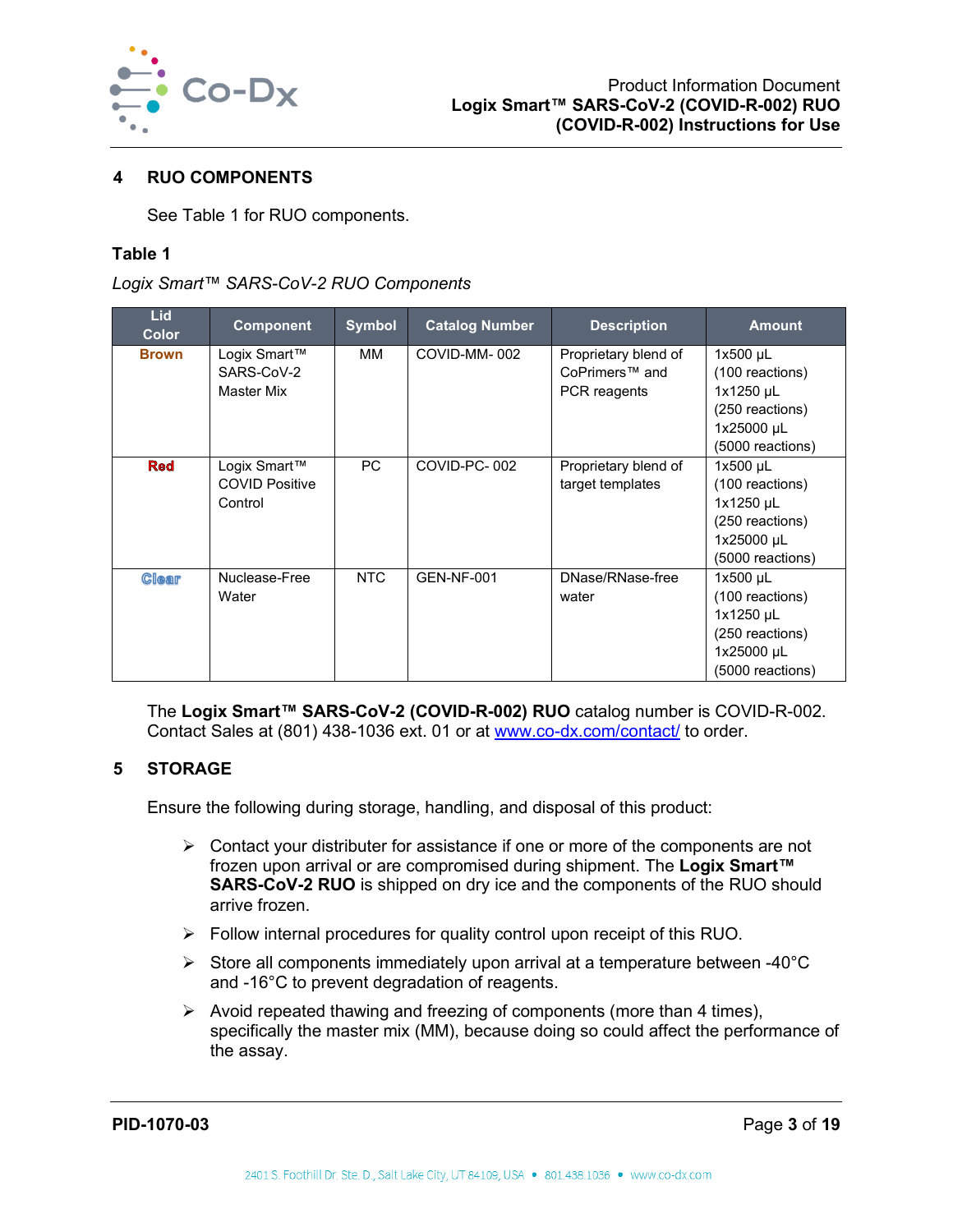

- $\triangleright$  Freeze the reagents in multiple aliquots if they are to be used intermittently.
- $\triangleright$  Do not store between +2°C and +8°C for more than 4 hours.
- $\triangleright$  Keep a back-up generator for your freezer as well as a temperature data log to ensure that the **Logix Smart™ SARS-CoV-2 RUO** test remains frozen if you work in an area prone to power outages.
- $\triangleright$  Protect the MM from light.
- $\triangleright$  Do not use expired products, because the integrity of expired components cannot be guaranteed.
- $\triangleright$  See Safety Data Sheets (SDS) for hazard classification. The product is not a biological waste.
- $\triangleright$  When disposing, dispose of all components in accordance with applicable regional, national, and local laws and regulations.

# <span id="page-4-0"></span>**6 MATERIALS REQUIRED BUT NOT INCLUDED**

The following is a list of materials and devices that are required but are not provided:

- $\triangleright$  Appropriate 4-channel qPCR instrument, compatible with the fluorophores used in this test.
- $\triangleright$  Appropriate nucleic acid extraction system or RUO
- $\triangleright$  Vortex mixer
- $\triangleright$  Centrifuge with a rotor for 2 mL reaction tubes
- $\triangleright$  Pipettes (adjustable)
- $\triangleright$  Pipette tips with filters (disposable)
- $\triangleright$  Powder-free gloves (disposable)
- $\triangleright$  Ice
- $\triangleright$  Biosafety cabinet, ideally a BSL-2 facility



# **Warning!**

All instruments should be properly installed, calibrated, and maintained according to the manufacturer's instructions and recommendations. Do not use instruments with outdated calibration.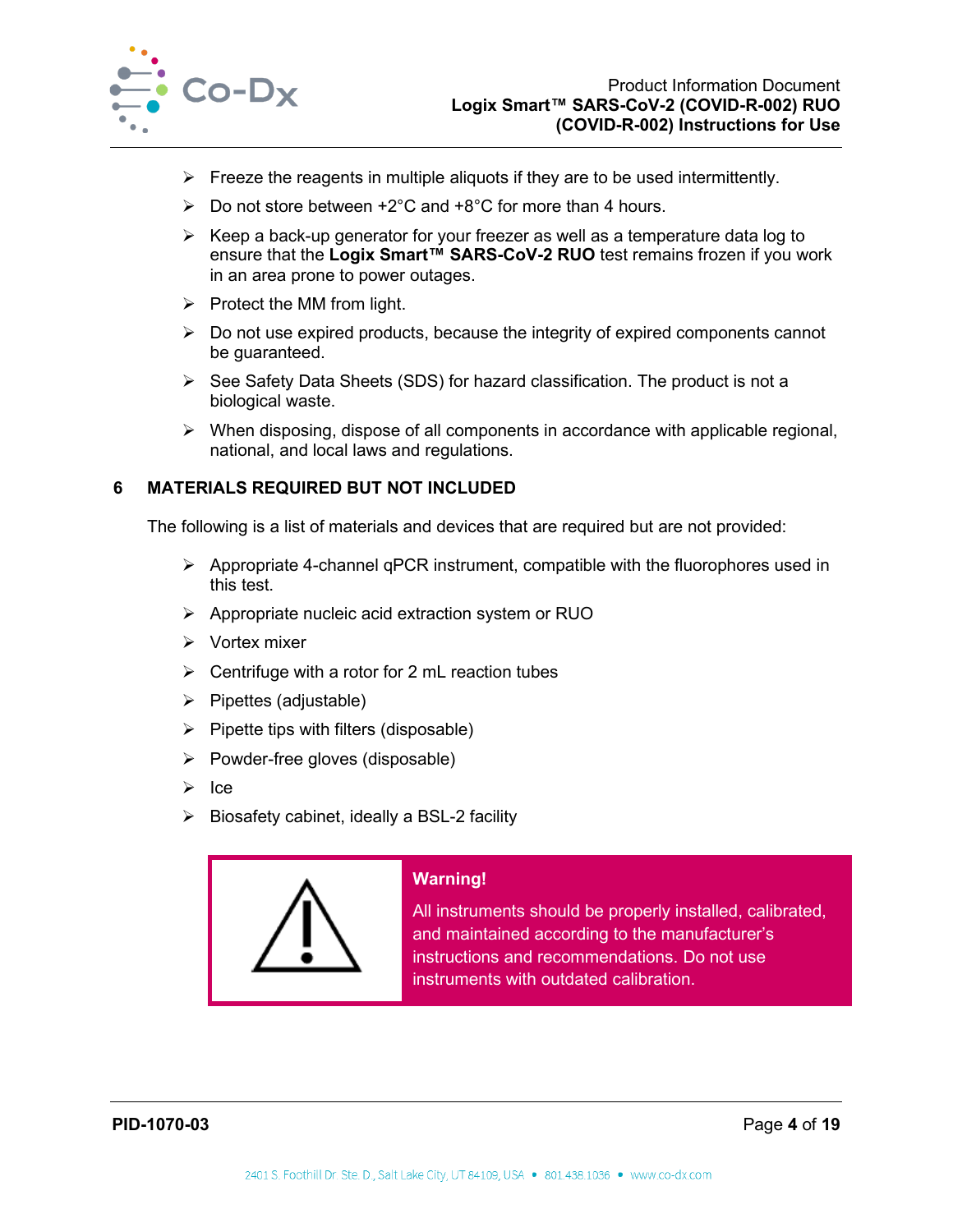

# <span id="page-5-0"></span>**7 BACKGROUND INFORMATION**

Coronavirus (2019-nCoV) was initially reported to the World Health Organization (WHO) on December 31, 2019, as an outbreak in Wuhan City, Hubei Province, China of pneumonia of unknown etiology. Thousands of human infections were confirmed in that region, resulting in exported cases worldwide. Cases involved severe illness to death. Based on this worldwide spread of the contagion, countries and the WHO called for diagnostic testing to identify, detect and diagnose coronavirus (2019-nCoV) and its emerging variants.

# <span id="page-5-1"></span>**8 ACCESSORIES REQUIRED BUT NOT INCLUDED**

## <span id="page-5-2"></span>**8.1 Thermocycler**

Co-Diagnostics, Inc. can either directly, or through reagent rental programs, provide you with CoDx Box™ thermocycler machines (manufactured for Co-Diagnostics, Inc. by Bio Molecular Systems). **The Logix Smart™ SARS-CoV-2 RUO** can also be used in other real-time PCR systems if the parameters to run the test are set as established in the **Logix Smart™ SARS-CoV-2 RUO**.

The CoDx Box thermocycler is recommended due to its ease of use, small size, durability, and fast report generation. The CoDx Box thermocycler software was developed by Bio Molecular Systems solely for Co-Diagnostics, Inc., and has been verified for use with Co-Diagnostics, Inc. real-time PCR products, simplifying result interpretation.

The CoDx Box thermocycler reads fluorescence in real time, generated from the PCR reagents loaded into CoDx Box PCR reaction tubes, amplifies the virus RNA by thermal cycling using magnetic induction, and displays output data through the integrated software. The CoDx Box thermocycler is available with 48 reaction wells and 4 channels. Other Co-Diagnostics, Inc. real-time PCR products also utilize this CoDx Box thermocycler. The Microsoft Surface™ Pro 4 System (MSPRO-4) is available for use with CoDx Box software in a windows-based operating system. The output device used with the CoDx Box thermocycler can be a printer or an external computer. Alternately, the results can be manually recorded. The method of reporting is left to the discretion of the user.

## <span id="page-5-3"></span>**8.2 Extraction Kit**

The quality of the extraction of the RNA from the samples is essential for the performance of **Logix Smart™ SARS-CoV-2 RUO**. The extraction protocol to be followed should be performed following manufacturer's instructions or an internally validated protocol. The extraction method suggested with **Logix Smart™ SARS-CoV-2 RUO** is the QIAamp Viral RNA Mini Kit, Qiagen, cat No. 52904 (50 preps) and cat No. 52906 (250 preps), and the QIAcube instrument.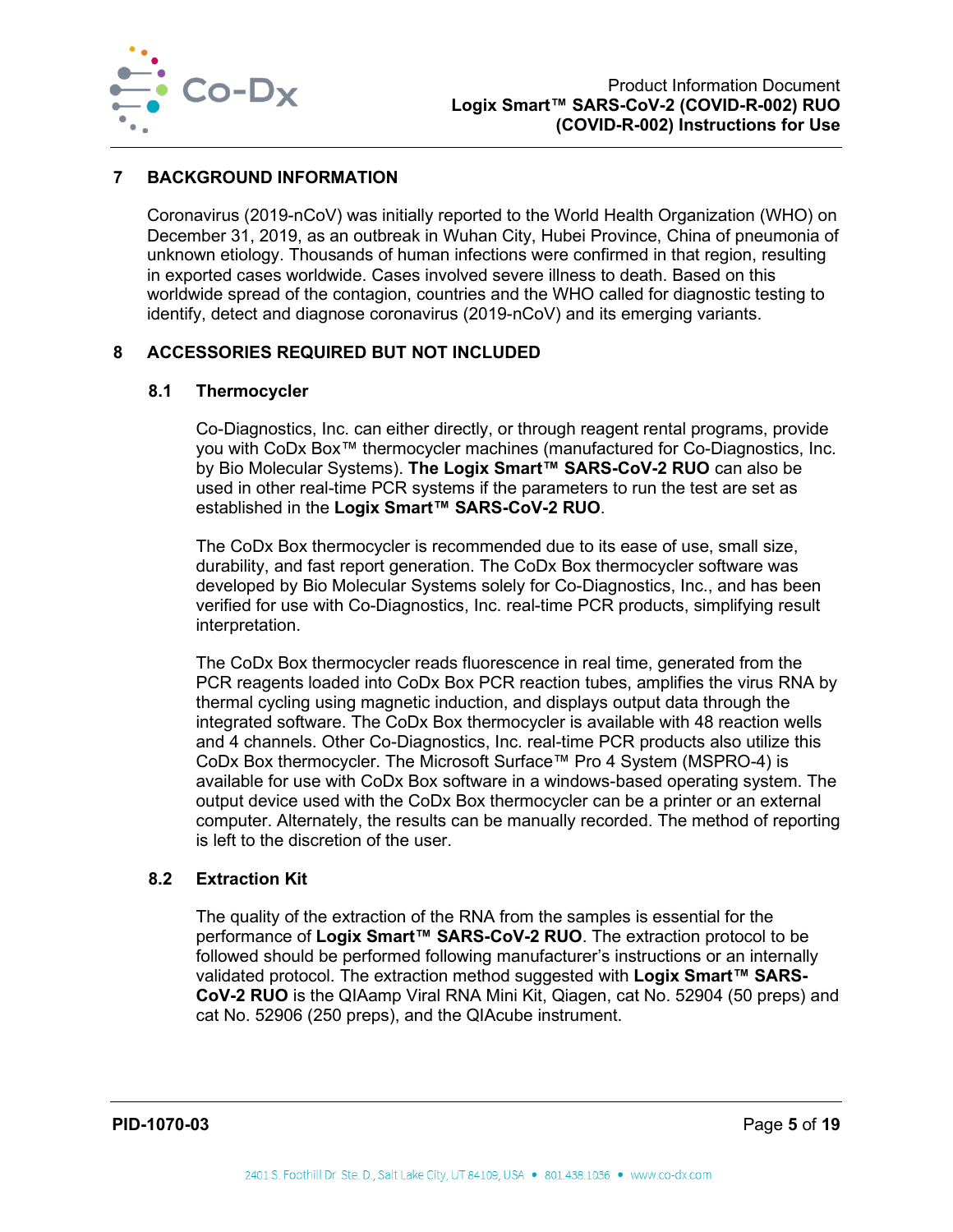

Other kit options include the following:

- MagMax™ Viral/Pathogen Nucleic Acid Isolation kit
- MagMax™ Viral/Pathogen II Nucleic Acid Isolation Kit
- QuickGene Tissue II RNA kit, with KingFisher Flex and Myra instruments, (although no test Co-Diagnostics performance studies have been done with the current iteration of the **Logix Smart™ SARS-CoV-2 RUO**)

Always use the most recent version of this document. More information that includes the latest study results can be downloaded for free at [http://co](http://co-dx.com/resources/instructions-for-use/)[dx.com/resources/instructions-for-use/](http://co-dx.com/resources/instructions-for-use/)

# <span id="page-6-0"></span>**9 WARNINGS AND PRECAUTIONS**



Users should adhere to the following guidelines:

- $\triangleright$  Limit use of this product to personnel who are instructed and trained in the techniques of qPCR.
- $\triangleright$  Always treat samples as infectious and/or biohazardous material and use applicable standard precautions.
- $\triangleright$  Wear protective gloves, lab coat, and eye protection when handling samples. Always wear gloves when handling RUO components.
- Always use deoxyribonuclease (DNase)/ribonuclease (RNase)-free disposable pipette tips with filters.
- $\triangleright$  Use segregated working areas for sample preparation, reaction setup, and amplification/detection activities.
- $\triangleright$  Ensure the workflow in the laboratory proceeds in a unidirectional workflow. To prevent contamination, change personal protective equipment (PPE) between areas.
- $\triangleright$  Store and extract positive materials (specimens, controls, and amplicons) separately from other reagents. Dedicate supplies and equipment to separate working areas and do not move them from one area to another.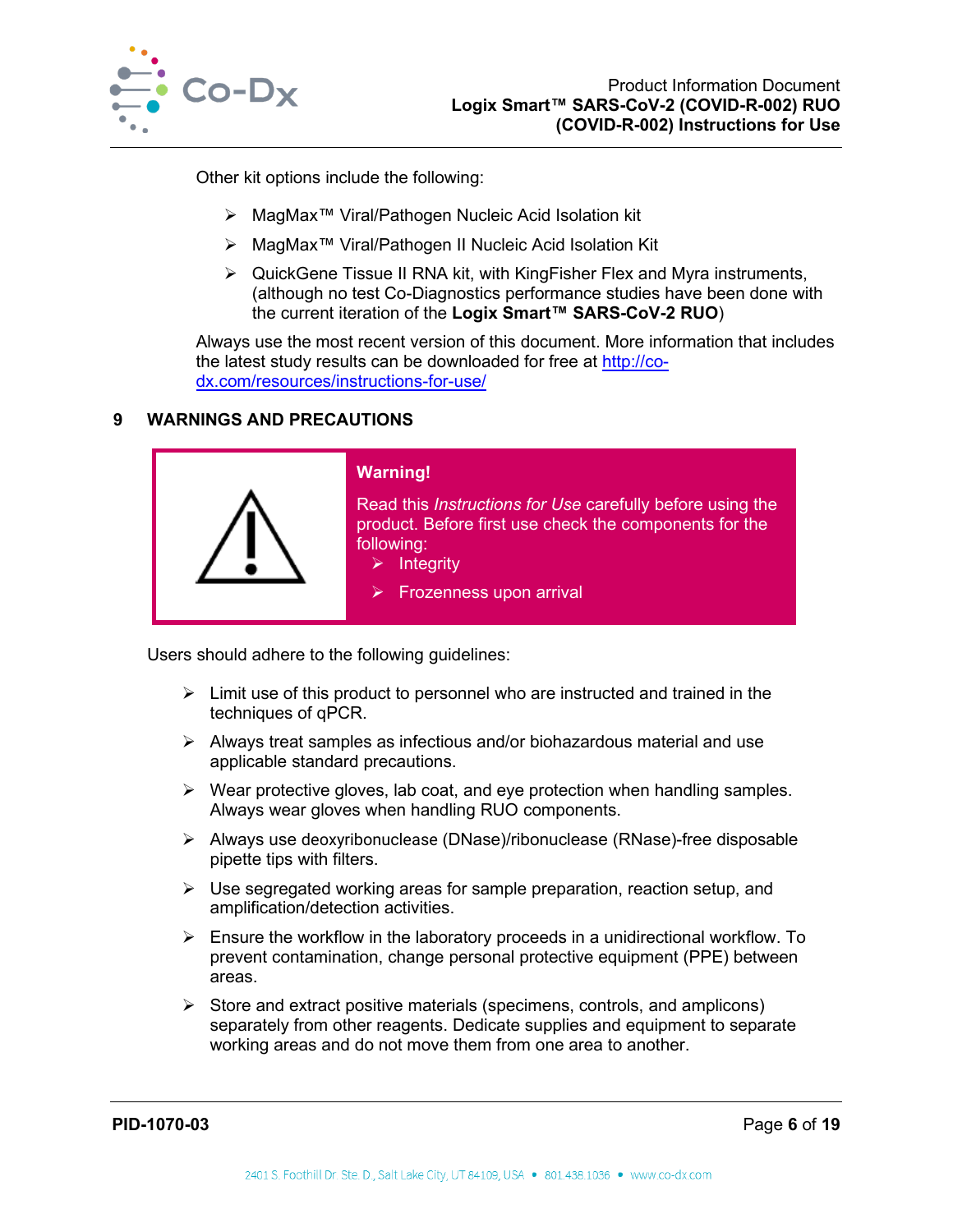

- Consult appropriate SDSs for safety. The SDS for the **Logix Smart™ SARS-CoV-2 RUO** is provided with the shipment. If not provided with shipment the SDS can be retrieved from Co-Diagnostics website at the link: [Safety Data Sheets](http://codiagnostics.com/resources/safety-data-sheets/)  - [Co-Diagnostics, Inc. \(co-dx.com\)](http://codiagnostics.com/resources/safety-data-sheets/)
- $\triangleright$  Do not open the reaction tubes/plates post amplification.
- $\triangleright$  Do not autoclave reaction tubes/plates after the polymerase chain reaction (PCR) because this will not degrade the amplified nucleic acid and will pose a risk of the laboratory area to contamination.
- $\triangleright$  Do not use components of the RUO that have passed their expiration date.
- $\triangleright$  Discard sample and assay waste according to your local safety regulations.

# <span id="page-7-0"></span>**10 SAMPLE INFORMATION**

Sample selection, collection, storage, and handling play an essential part in the performance of nucleic acid assays. This document includes valuable information to help laboratories develop better procedures for the analysis of results and for troubleshooting other issues.

For more information, visit the Centers for Disease Control (CDC) and the WHO websites at the following addresses:

- CDC <https://www.cdc.gov/coronavirus/2019-nCoV/lab/index.html>
- WHO [https://www.who.int/emergencies/diseases/novel-coronavirus-](https://www.who.int/emergencies/diseases/novel-coronavirus-2019/technical-guidance/laboratory-guidance)[2019/technical-guidance/laboratory-guidance](https://www.who.int/emergencies/diseases/novel-coronavirus-2019/technical-guidance/laboratory-guidance)

## <span id="page-7-1"></span>**10.1 Sample Storage**

Adhere to the following when storing samples:

- $\triangleright$  Only store specimens at 2-8°C for up to 72 hours after collection. If you expect a delay in testing or shipping, store specimens at -70°C or below.
- $\triangleright$  Avoid repeated freezing and thawing of a specimen. If you keep a specimen for retesting, aliquot the specimen in different tubes to avoid repeated freezing and thawing cycles.
- $\triangleright$  Monitor and record the temperature in the storage areas regularly to identify potential fluctuations. Domestic refrigerators/freezers with wide temperature fluctuations are not suitable for the storage of frozen specimens (CDC, 2020).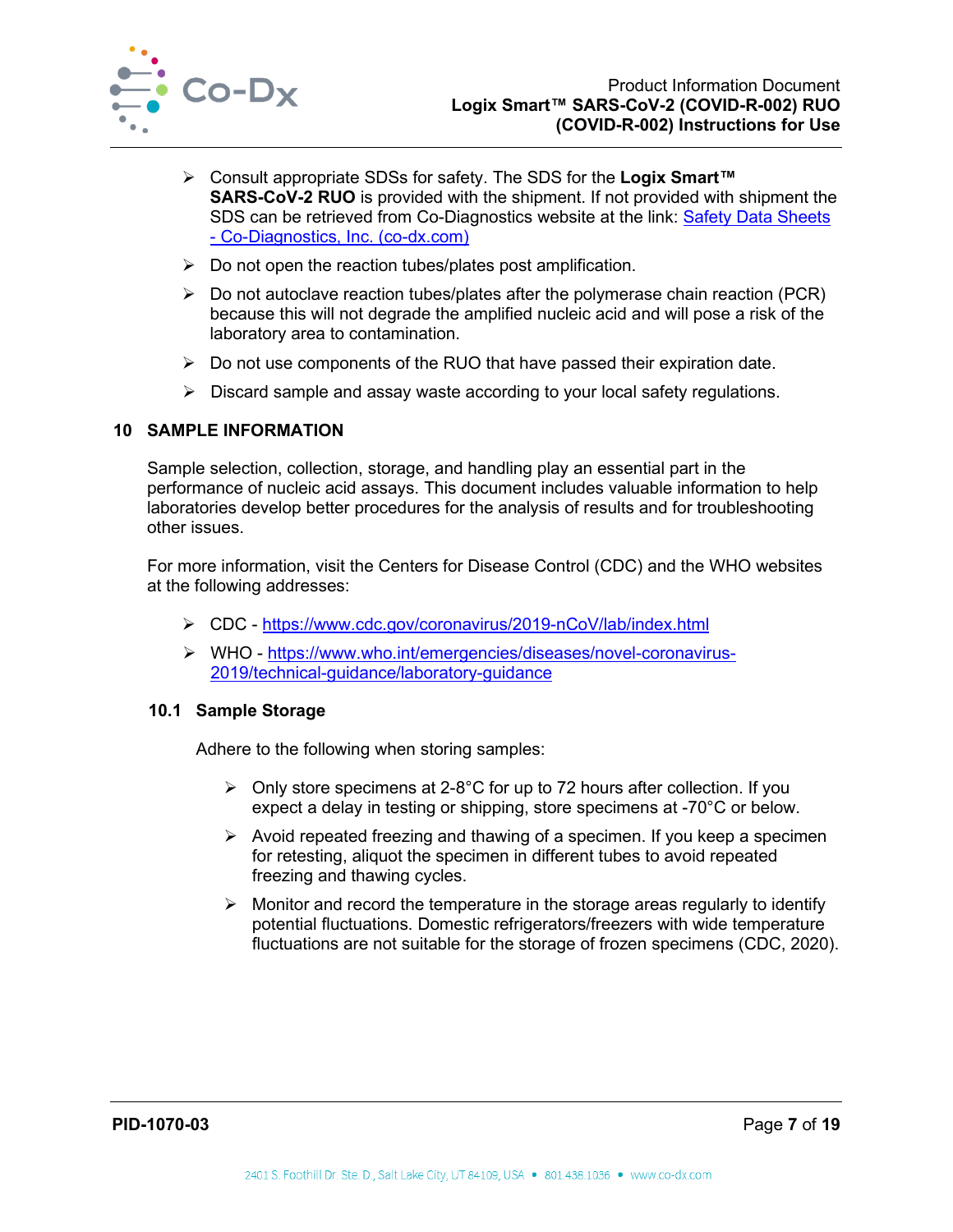

# <span id="page-8-0"></span>**10.2 Sample Handling**

Adhere to the following when handling samples:

- $\triangleright$  Wear appropriate PPE, which includes disposable gloves, laboratory coat/gown, and eye protection when handling potentially infectious specimens.
- $\triangleright$  If you suspect or confirm that a sample is infected with COVID-19, work under a certified Class II cabinet in a BSL-2 containment facility. More details are provided in the *Biosafety in Microbiological and Biomedical Laboratories (BMBL)* (CDC, 2009) or the *WHO Laboratory Biosafety Manual* (WHO, 2004).

For specific instructions on the handling of specimens associated with coronavirus disease 2019, see the CDC's webpage for the *Interim Laboratory Biosafety Guidelines for Handling and Processing Specimens Associated with Coronavirus Disease 2019* (COVID-19) (CDC, 2020).

# <span id="page-8-1"></span>**10.3 Sample Preparation**

The quality of the extraction of the RNA from the samples is essential for the performance of **Logix Smart™ SARS-CoV-2**. Perform the extraction protocol by following the manufacturer's instructions or an internally validated protocol. The suitability of the nucleic acid extraction procedure for use with **Logix Smart™ SARS-CoV-2** must be validated by the user.



# **Warning!**

If your sample preparation system uses washing buffers that contain ethanol, ensure you eliminate any traces of ethanol prior to elution of the nucleic acid. Ethanol is a strong inhibitor of real-time PCR.

The use of carrier RNA is crucial for extraction efficiency and stability of the extracted nucleic acid.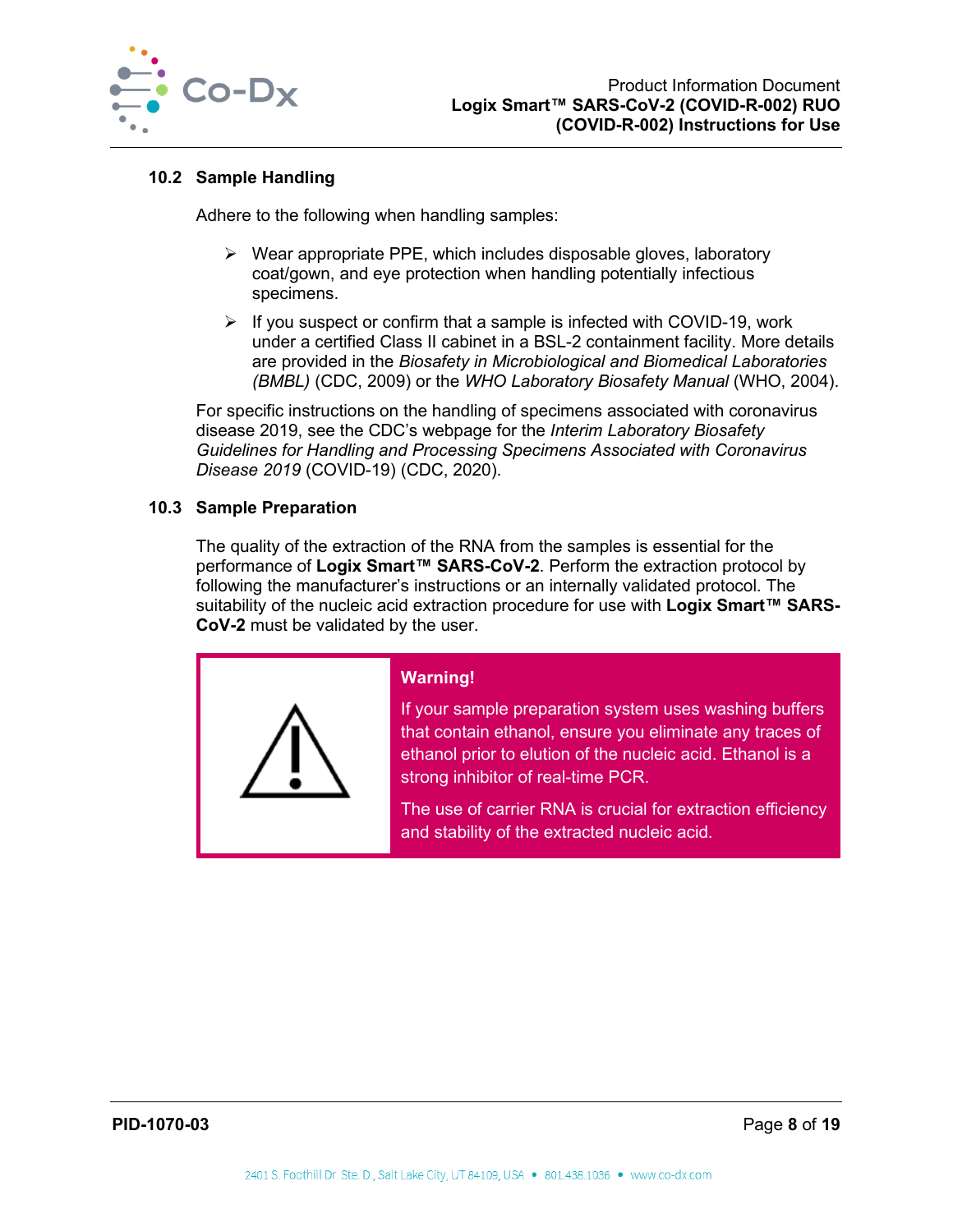

## <span id="page-9-1"></span><span id="page-9-0"></span>**11 PROCEDURE**

## **11.1 Real Time RT-PCR Setup**

11.1.1 Set Up the Reagent

Perform the steps below to set up the reagent.

- 11.1.1.1 Clean all working surfaces with a fresh 10% bleach solution followed by a molecular-grade alcohol or another equivalent method of cleaning that disinfects and degrades nucleic acids.
- 11.1.1.2 Thaw all reagents and samples on ice, or a cold block, before starting the setup.
- 11.1.1.3 Vortex all **Logix Smart™ SARS-CoV-2** MM, PC, nuclease-free water (used as a no template control [NTC]), and all sample tubes for 3 seconds.
- 11.1.1.4 Briefly spin the MM, PC, NTC down before using to ensure reagents are properly mixed and to ensure removal of any condensation or residue from the lids.
- 11.1.2 Set Up the Reaction
	- 11.1.2.1 Collect enough reaction wells for each of the following:
		- $\triangleright$  One (or more) for each PC,
		- $\triangleright$  One for each NTC, and
		- $\triangleright$  One for each sample you want to test

**Note:** The example below shows the minimum number of wells needed for 5 samples.

| PC.                       |   |
|---------------------------|---|
| NTC.                      |   |
| Samples                   | 5 |
| <b>Total wells needed</b> |   |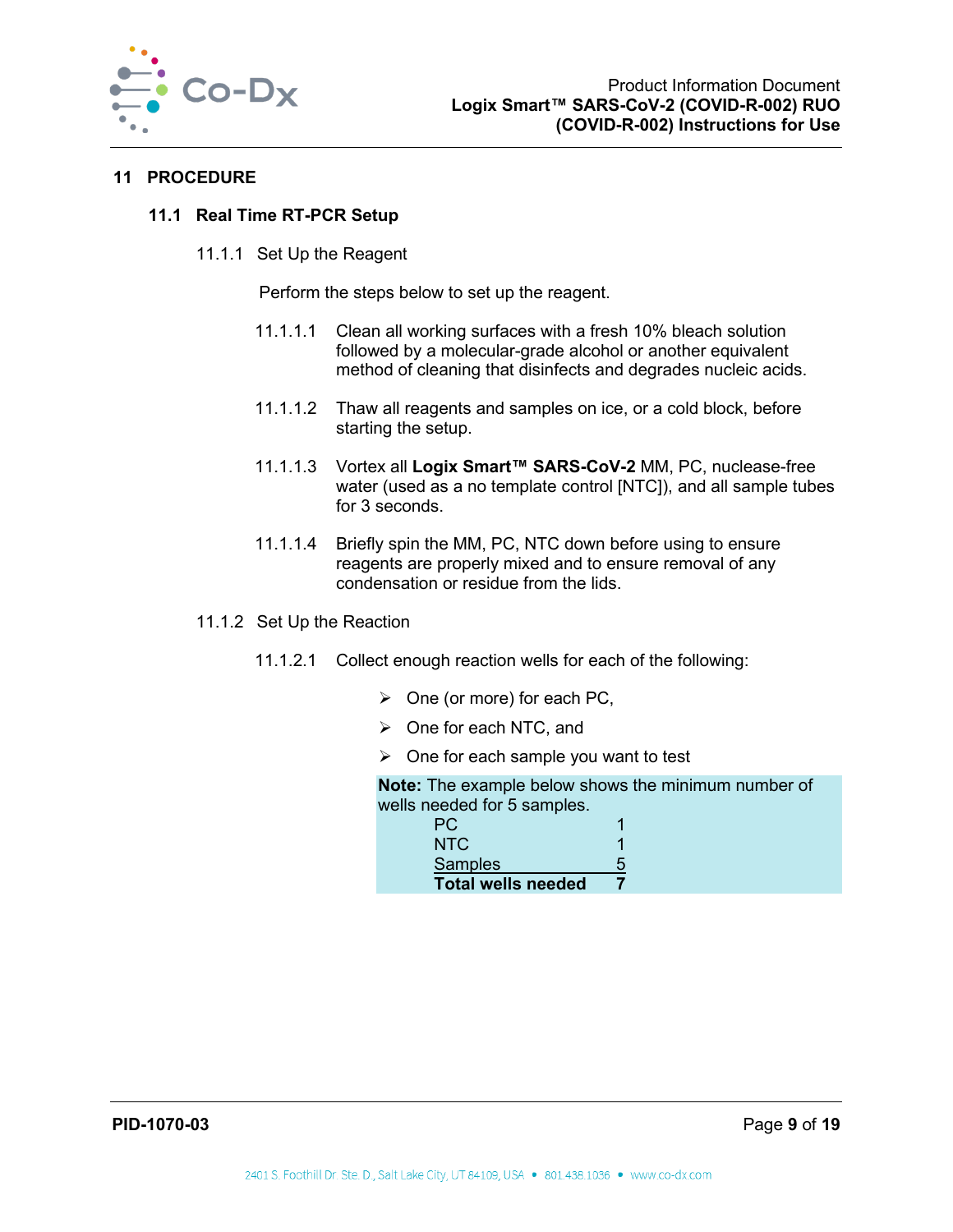

#### **Important:**

Pipette on ice, if possible.

Perform PC pipetting and sample setup in a separate area, or at a separate time, from the MM and NTC.

Change pipette tips between samples and change pipette tips after pipetting each component.

Pipet the PC last, if possible, to avoid contamination events.

- 11.1.2.2 Pipet 10 µL of MM into each well collected.
- 11.1.2.3 Pipet 10 µL of the sample or 10 µL of NTC control to the appropriate wells (in addition to the 10 µL of MM already in the well).

**Note:** Ensure you include at least one NTC control in each run and enough space for at least one PC.

- 11.1.2.4 Pipet 10 µL of PC into the appropriate well.
- 11.1.2.5 Seal the reaction plate with an optical adhesive film or seal each reaction tube with its appropriate lid.
- 11.1.2.6 Place the plate or tubes into the real-time PCR instrument in the correct orientation and start the run.

## <span id="page-10-0"></span>**11.2 Thermocycler Setup**

- 11.2.1 Refer to the user manual for the respective instrument to obtain basic information regarding setup and programming of the different real-time PCR instruments.
- 11.2.2 Contact the Laboratory at (801) 438-1036 ext. 03 or at [support@co-dx.com](mailto:support@co-dx.com) for programming instructions or questions regarding the use of other realtime PCR instruments.
- 11.2.3 Contact the Laboratory (801) 438-1036 ext. 03 or at [support@co-dx.com](mailto:support@co-dx.com) for the template file to download if using Co-Diagnostics Inc. CoDx Box. The template file comes pre-programmed with the PCR instrument setup described in this section.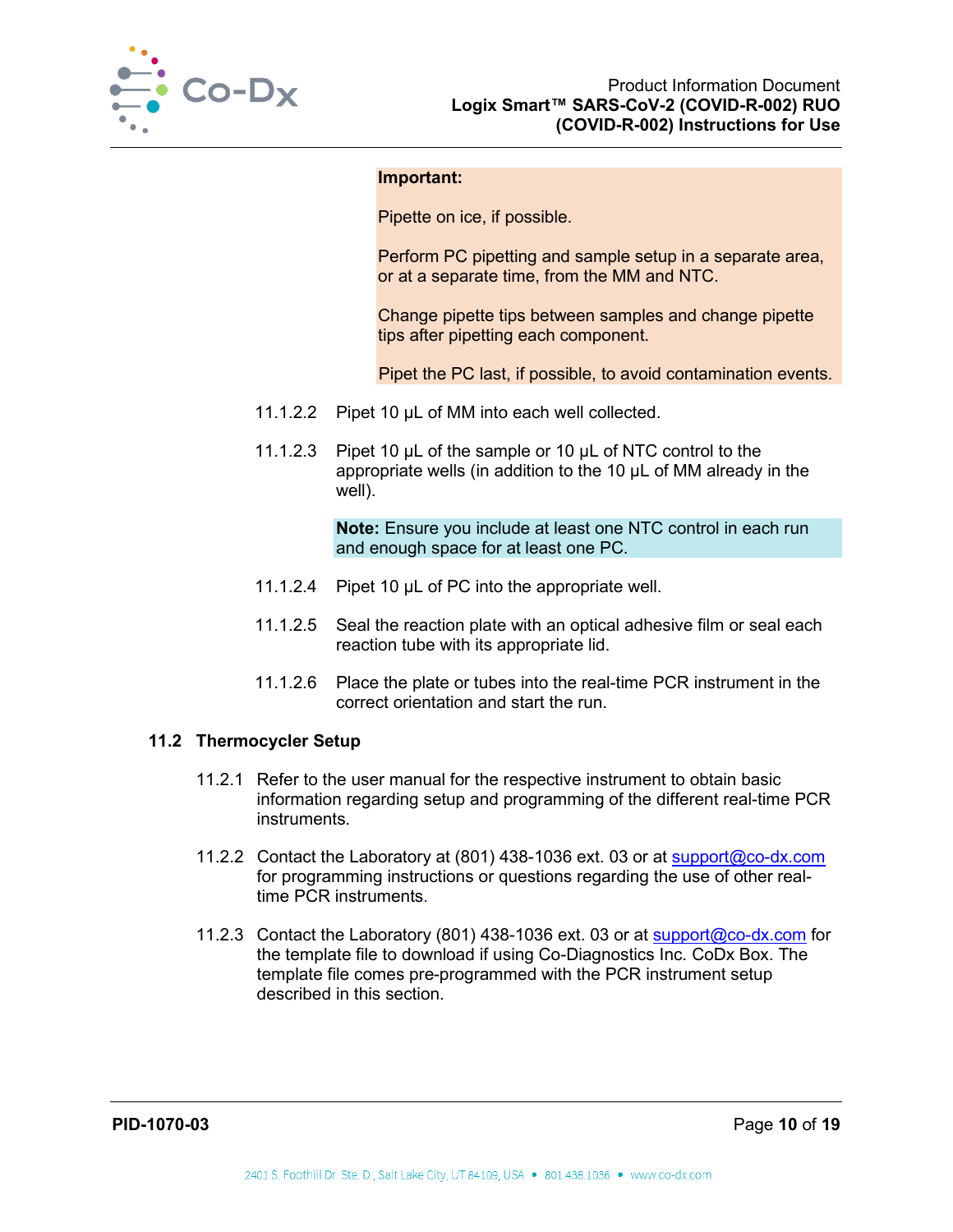

11.2.4 To achieve optimal performance when not using a template or using another device, ensure that the PCR instrument is compatible with the settings outlined in [Table 2.](#page-11-0)

## <span id="page-11-0"></span>**Table 2**

*PCR Instrument Settings*

| ltem                     | <b>Setting</b> |
|--------------------------|----------------|
| <b>Reaction Volume</b>   | $10 \mu L$     |
| Ramp Rate                | Default        |
| <b>Passive Reference</b> | None           |

11.2.5 Program PCR instrument with the cycling conditions displayed in [Table 3.](#page-11-1)

## <span id="page-11-1"></span>**Table 3**

#### *PCR Instrument Cycling Conditions*

| <b>Item</b>              | <b>Stage</b> | <b>Cycles</b> | <b>Temperature</b> | <b>Time</b> |
|--------------------------|--------------|---------------|--------------------|-------------|
| Reverse<br>Transcription | Activation   |               | $45^{\circ}$ C     | 15 minutes  |
| Initial<br>Denaturation  | Hold         |               | $95^{\circ}$ C     | 2 minutes   |
| Amplification            | Cycling      | 45            | $95^{\circ}$ C     | 3 seconds   |
|                          |              |               | $55^{\circ}$ C     | 32 seconds  |

11.2.6 Ensure that PCR instrument being used is compatible with fluorophores displayed in [Table 4.](#page-12-2) Some devices may not have options for the quencher. If you need help or have questions, contact Co-Diagnostics Inc. Technical Support by calling (801) 438-1036 ext. 02 or emailing [support@co-dx.com.](mailto:support@co-dx.com)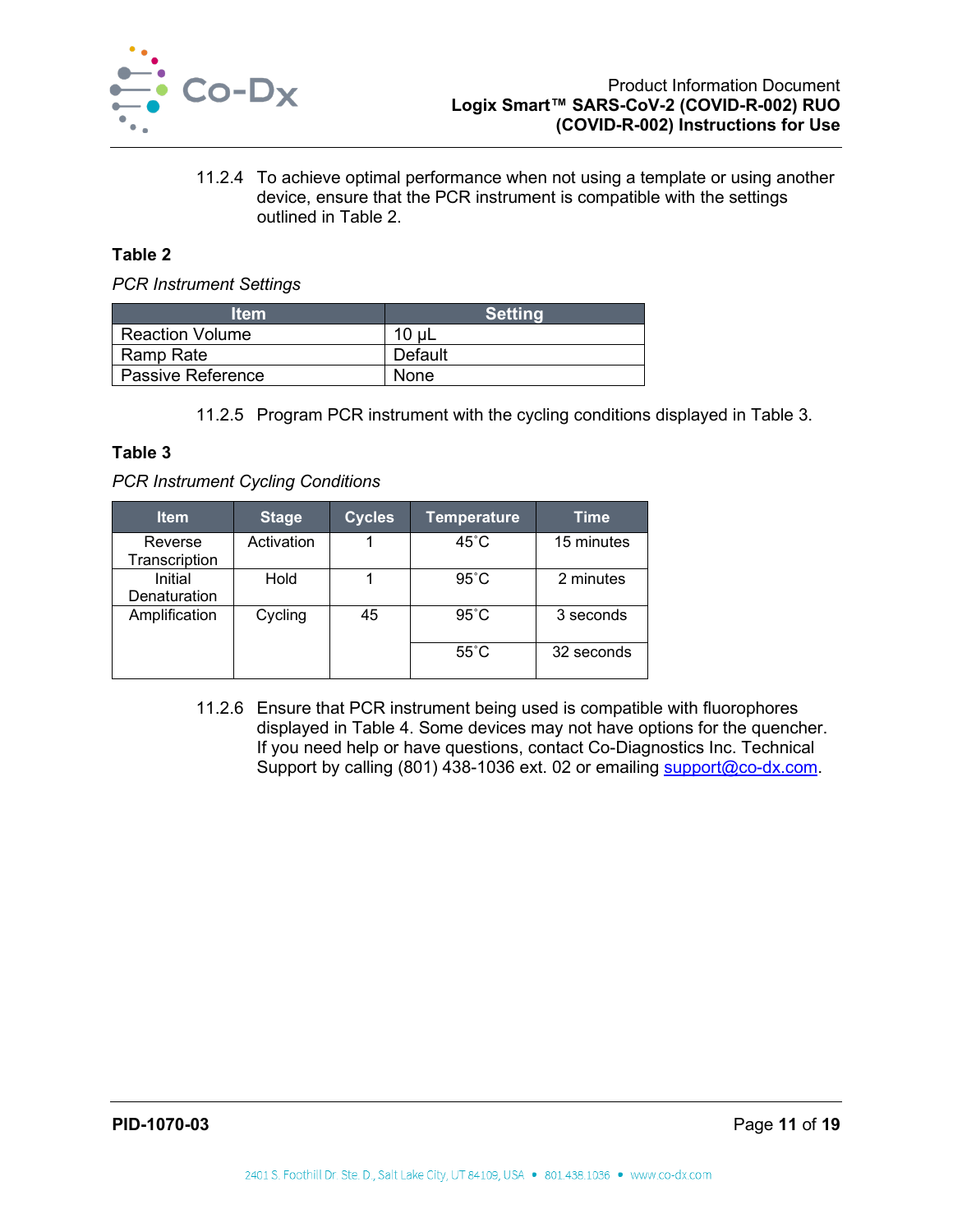

# <span id="page-12-2"></span>**Table 4**

*Fluorescence Detectors (dyes) Definitions*

| <b>Target</b>           | <b>Detector Name</b>  | <b>Reporter</b>                            | Quencher             |
|-------------------------|-----------------------|--------------------------------------------|----------------------|
| COVID-19 (RdRp gene)    | COVID-19 RdRp<br>qene | <b>FAM™</b>                                | BHQ <sup>®</sup> - 1 |
| COVID-19 $(E$ gene)     | COVID-19 $E$ gene     | <b>CAL Fluor<sup>®</sup> Orange</b><br>560 | BHQ <sup>®</sup> - 1 |
| RNaseP specific DNA IPC | <b>RNaseP</b>         | <b>CAL Fluor<sup>®</sup> Red</b><br>610    | $BHQ@ - 2$           |

11.2.7 When the run is finished, ensure that the run file is saved.

# <span id="page-12-0"></span>**12 DATA ANALYSIS**

For basic information regarding data analysis on specific real-time PCR instruments refer to the user manual of the respective instrument.

# <span id="page-12-1"></span>**12.1 Positive and No Template Controls**

- 12.1.1 Do the following to validate the test runs:
	- 12.1.1.1 Ensure that both the PC and NTC passed.
	- 12.1.1.2 Ensure the control conditions displayed in [Table 5](#page-12-3) are met.

## <span id="page-12-3"></span>**Table 5**

*Required Control Conditions*

| <b>Control Type</b> | <b>Control Name</b> | <b>Purpose of</b><br><b>Control</b> | <b>COVID-19</b><br><b>RdRp</b> gene<br><b>FAM channel</b> | <b>COVID-19</b><br>E gene CF560<br>channel | <b>Internal</b><br><b>Control</b><br>(RNaseP)<br><b>CF610</b><br>channel |
|---------------------|---------------------|-------------------------------------|-----------------------------------------------------------|--------------------------------------------|--------------------------------------------------------------------------|
| COVID-19            | COVID-19 RdRp       | Verifies the                        | ÷.                                                        | $+$                                        | $\ddot{}$                                                                |
| <b>Positive</b>     | (FAM™)              | performance                         |                                                           |                                            |                                                                          |
| Control             | COVID-19 $E$        | of the master                       |                                                           |                                            |                                                                          |
|                     | (CF®560)            | mix                                 |                                                           |                                            |                                                                          |
|                     | RNaseP IPC          |                                     |                                                           |                                            |                                                                          |
|                     | (CF®610)            |                                     |                                                           |                                            |                                                                          |
| No Template         | Master Mix +        | Verifies the                        | $\overline{\phantom{a}}$                                  |                                            |                                                                          |
| Control             | Water               | reagents are                        |                                                           |                                            |                                                                          |
|                     |                     | free of                             |                                                           |                                            |                                                                          |
|                     |                     | contamination                       |                                                           |                                            |                                                                          |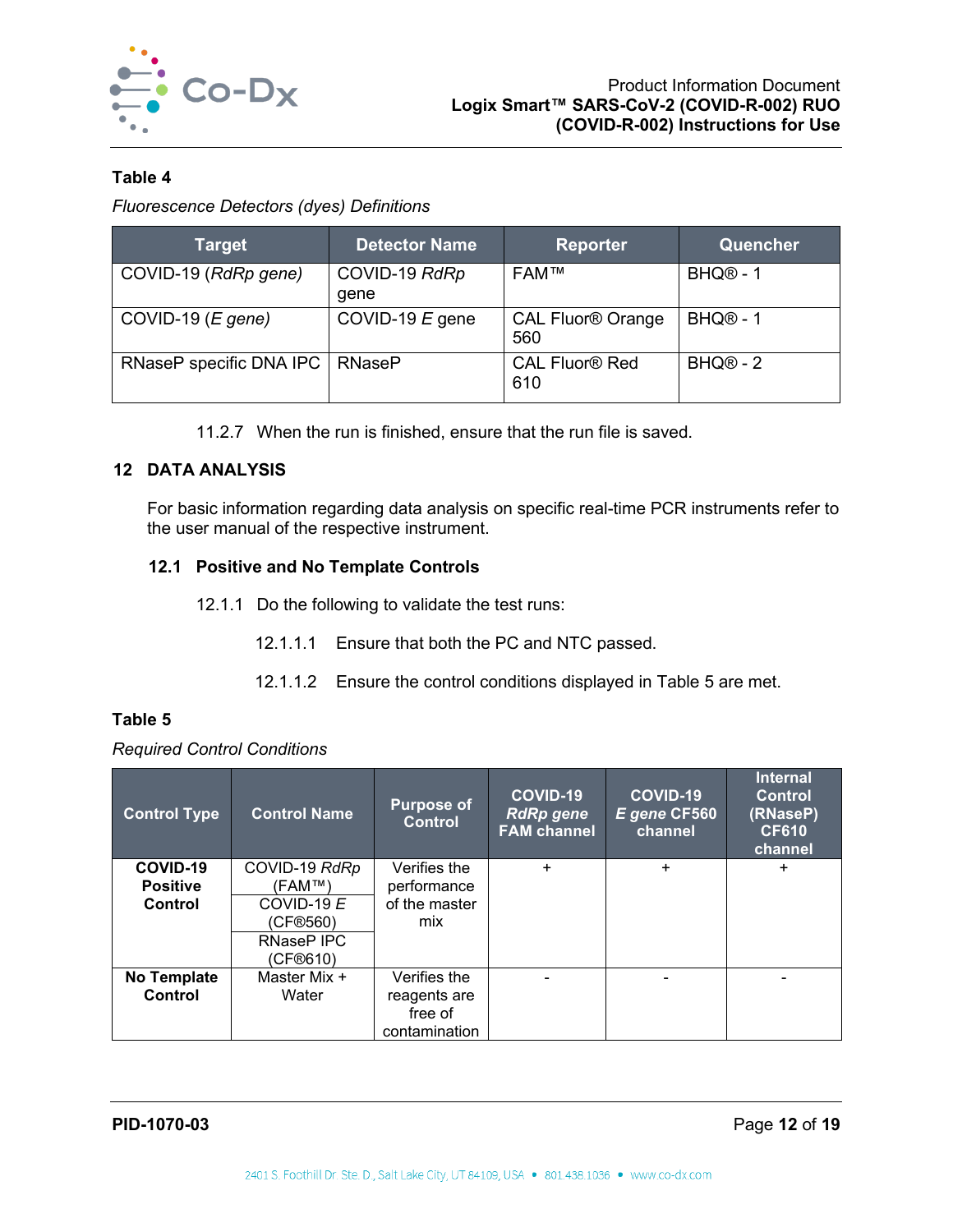

- 12.1.1.3 If controls pass, interpret the sample results.
- 12.1.1.4 If any of the controls fail, the run is invalid. Document the run and initiate troubleshooting.

## <span id="page-13-0"></span>**12.2 Interpretation of Results**

Once the controls have passed, interpret the unknown samples for one of the following three possible outcomes:

- $\triangleright$  Positive
- $\triangleright$  Negative
- $\triangleright$  Invalid

A **Positive** result will show an amplification curve or cycle threshold value for either the COVID-19 *RdRp/E*. The cut off value should be determined by in-house validation testing. However, internal studies have shown rare primer-dimer formation or other non-specific amplification at 45 cycles. This can be attributed to the nature of the CoPrimers™ (Satterfield, 2014) (Poritz & Ririe, 2014). The amplification of the RNaseP IPC shows that the extraction was successful.

A **Negative** result will show no amplification for COVID-19 RdRp/E. The absence of a curve for COVID-19 RdRp/E indicates a negative result ONLY when the RNaseP IPC marker is positive.

An **Inconclusive** result will occur if any of the controls fail. See the troubleshooting section.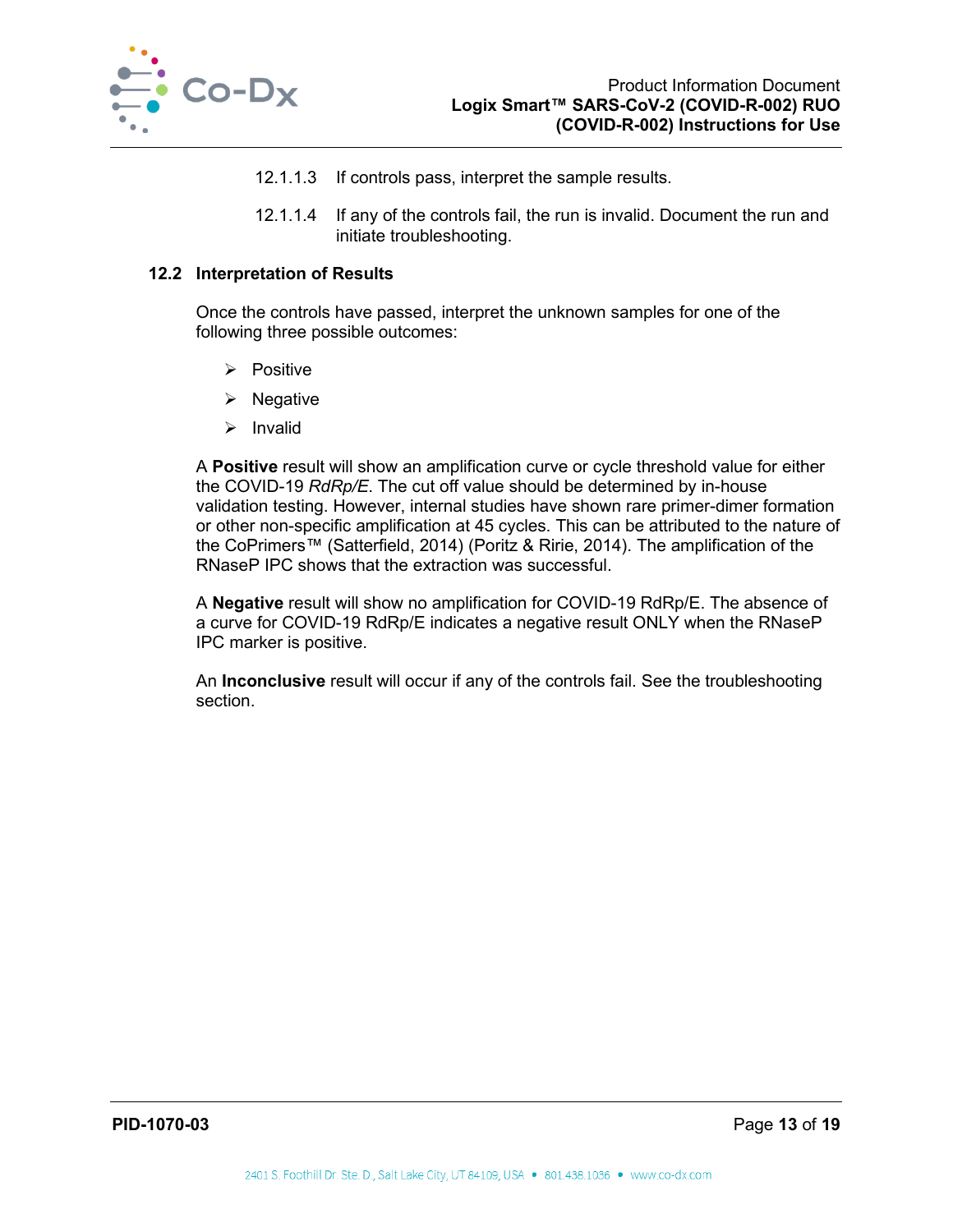

Use [Table 6](#page-14-2) to translate the results.

# <span id="page-14-2"></span>**Table 6**

*Interpretation of Results*

|                           | <b>Sample Result</b>              |                               |                                         | <b>Logix</b><br>Smart™                           | <b>No Template</b><br><b>Control</b>             |                                     |
|---------------------------|-----------------------------------|-------------------------------|-----------------------------------------|--------------------------------------------------|--------------------------------------------------|-------------------------------------|
|                           | COVID-19<br><b>RdRp</b><br>(FAM™) | <b>COVID-19 E</b><br>(CF@560) | <b>RNaseP</b><br><b>IPC</b><br>(CF@610) | <b>SARS-CoV-</b><br>2 Positive<br><b>Control</b> | (NTC)<br>(Master Mix<br>+ Water)                 | Interpretation of<br><b>Results</b> |
|                           | $\ddot{}$                         | $\ddot{\phantom{1}}$          | $\ddot{}$                               | $\ddot{\phantom{1}}$                             | $\blacksquare$                                   | <b>SARS-CoV-2</b><br>RNA+           |
|                           |                                   | ÷                             | $\ddot{\phantom{1}}$                    | $\ddot{\phantom{1}}$                             |                                                  | <b>SARS-CoV-2</b><br>RNA+           |
|                           | ÷                                 |                               | $\ddot{\phantom{1}}$                    | $\ddot{\phantom{1}}$                             |                                                  | <b>SARS-CoV-2</b><br>RNA+           |
| <b>Instrument Reading</b> |                                   |                               | $\ddot{}$                               | $\ddot{\phantom{1}}$                             |                                                  | <b>SARS-CoV-2</b><br>RNA-           |
|                           |                                   |                               |                                         | $\ddot{}$                                        |                                                  |                                     |
|                           | Any Result (+/-)                  | $\ddot{\phantom{1}}$          |                                         |                                                  | <b>INVALID:</b><br><b>See</b><br>Troubleshooting |                                     |
|                           |                                   | $\ddot{\phantom{1}}$          | ٠                                       | ÷                                                |                                                  |                                     |

Amplification before 40 cycles is considered a positive reading (+). Amplification after 40 cycles is considered a negative reading (-). When possible, always check the medical history and/or symptoms to match the result before treatment.

# <span id="page-14-0"></span>**13 TROUBLESHOOTING**

Co-Diagnostics Inc. values customer feedback and we would like to be informed of any issues with the **Logix Smart™ SARS-CoV-2 RUO,** even if the recommended steps for troubleshooting solve the issue. To give feedback, fill out the Customer Feedback Form by visiting [www.co-dx.com/contact/feedback/](http://www.co-dx.com/contact/feedback/)

## <span id="page-14-1"></span>**13.1 Stability**

Real-time and accelerated shelf-life and in-use stability studies are currently under testing. Currently, the expiration date of this product has been established as 12 months. It is not recommended to use expired RUO reagents, doing so may lead to inaccurate results.

Always use the most recent version of this document for updates as more stability information will be added when studies are completed.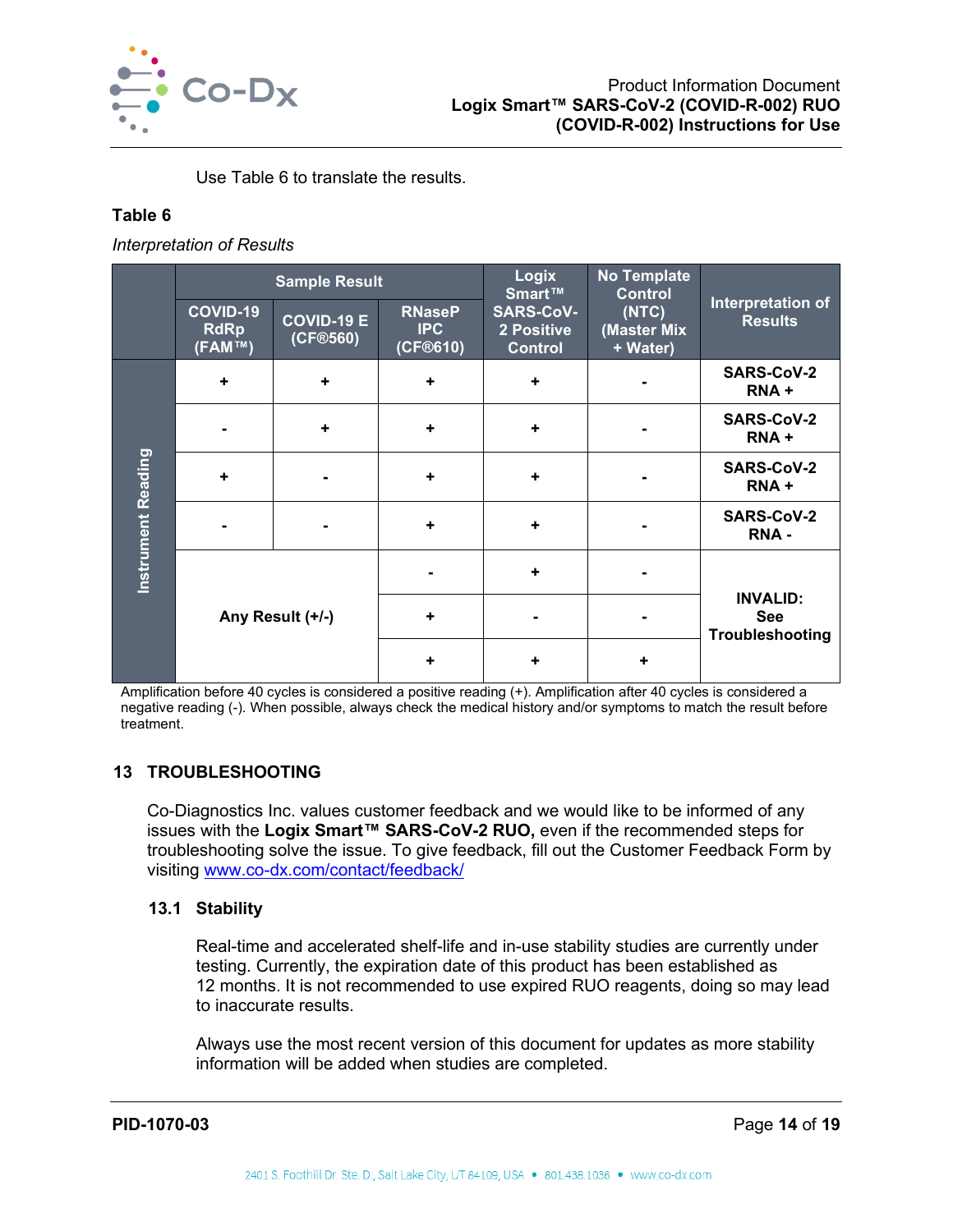

## <span id="page-15-0"></span>**13.2 User Errors**

Good Laboratory Practices for Molecular Biology Diagnostics (Viana & Wallis, 2011) are necessary for the use of this product. This product is not intended to be used by untrained personnel.

Users must do the following to help prevent user errors:

- $\triangleright$  Have experience in molecular biology and be familiar with proper pipetting technique to prevent errors such as splashes, crossover contamination, and errors on volume selection.
- $\triangleright$  Replace pipette tips must be after every pipetting.
- $\triangleright$  Replace gloves often.
- $\triangleright$  Calibrate equipment, such as pipettes and real-time PCR instruments, when applicable.

A 90-minute online training course for Good Laboratory Practices for Molecular Genetics Testing (Centers for Disease Control and Prevention, 2017) is available at the Centers for Disease Control (CDC) website at the following link [https://www.cdc.gov/labtraining/training-courses/good-lab-practices-molecular](https://www.cdc.gov/labtraining/training-courses/good-lab-practices-molecular-genetics-testing.html)[genetics-testing.html](https://www.cdc.gov/labtraining/training-courses/good-lab-practices-molecular-genetics-testing.html)

## <span id="page-15-1"></span>**13.3 Invalid Results**

## 13.3.1 **Logix Smart™ SARS-Cov-2** PC Not Amplifying

No amplification from the PC could be the result of one or more of the following issues:

- $\triangleright$  Errors in pipetting (pipetting control into the wrong well, missing a well, pipetting inadequate amount of reagent)
- $\triangleright$  Incorrect placement of plates or tubes into the real-time PCR instrument
- **Logix Smart™ SARS-CoV-2 MM** or **Logix Smart™ SARS-CoV-2 PC** degradation (a result of reagents being at temperatures above -16°C for an extended period)
- $\triangleright$  Use of expired reagents
- $\triangleright$  Use of the wrong reagents

Without further evidence, it is best to disregard the results from the samples and re-test by re-amplification. If the PC fails again, then an investigation should be conducted to identify possible causes for error, and the test must be reprocessed from extraction or not, depending on the investigation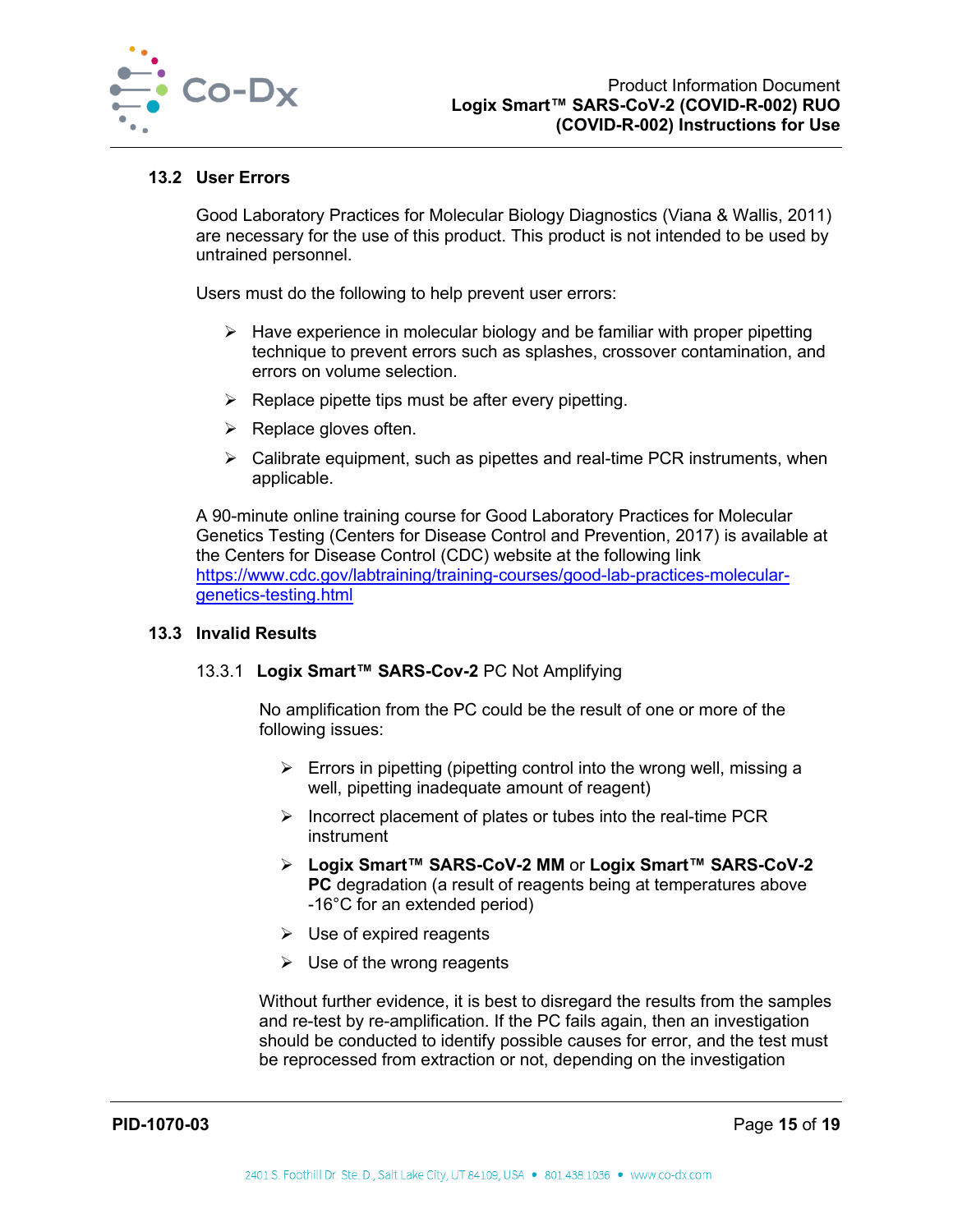

results and risks identified in the process. If failure of the PC happens a third time after re-extraction and re-amplification, open a new **Logix Smart™ SARS-CoV-2 RUO** PC or MM, and retest. If it is still failing, contact Co-Diagnostics Inc. Technical Support by calling (801) 438-1036 ext. 02 or emailing [support@co-dx.com.](mailto:support@co-dx.com)

## 13.3.2 The IPC RNAseP Not Amplifying in Samples

No amplification from the RNaseP channel could be the result of one or multiple factors, such as the following:

- $\triangleright$  Sample did not include enough nuclear material
- $\triangleright$  PCR inhibitors are present such as ethanol and heparin
- $\triangleright$  Extraction was performed incorrectly
- $\triangleright$  Extraction RUO used is not compatible or has a step that eliminates RNaseP DNA

**Note:** Positive amplification in the COVID-19 channel indicates a positive result despite the lack of concurrent amplification in the IPC channel. The IPC amplification is dependent on the presence of human genomic DNA (gDNA) in the extraction sample, the amount of which is governed by the type of the sample and the extraction procedure used. Samples obtained from culture or sterile/pure sites (e.g., cerebral spinal fluid, urine, cell lysates) may not contain the human RNaseP gene.

- 13.3.2.1 If no amplification occurs, do the following:
	- $\triangleright$  Interpret the results as invalid and re-test using reamplification.
	- $\triangleright$  If the IPC fails again, re-extract samples and re-amplify.
	- $\triangleright$  If the IPC fails a third time investigate to identify the possible causes for the error.
	- $\triangleright$  If the cause for the error is clear, the test can either be singled out as invalid due to either PCR inhibitors being present or not enough nuclear material being present.
	- $\triangleright$  If the cause for an error is unclear, contact Co-Diagnostics Inc. Technical Support by calling (801) 438- 1036 ext. 02 or emailing [support@co-dx.com.](mailto:support@co-dx.com)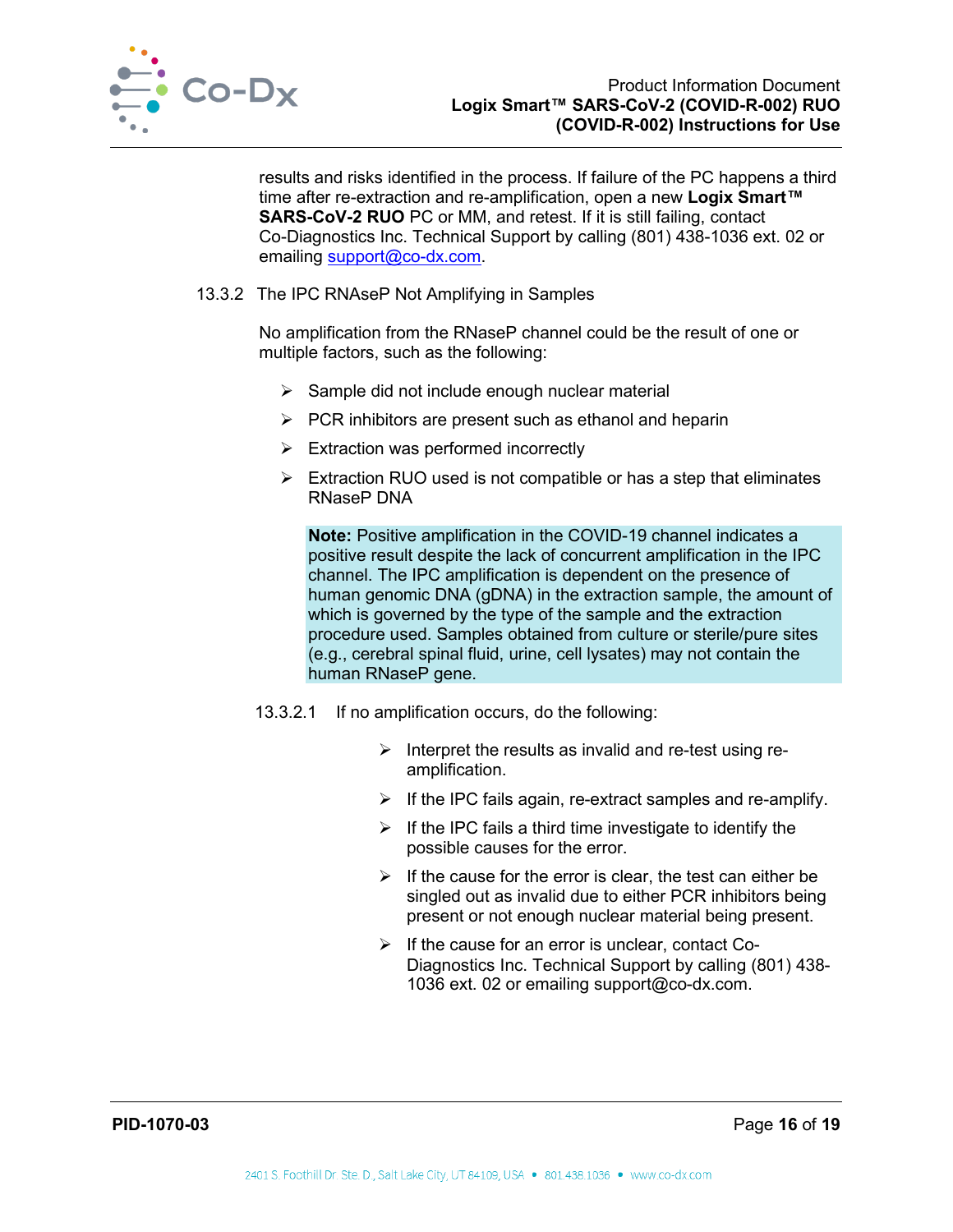

## 13.3.3 No Template Control Showing Amplification

Amplification of COVID-19 *RdRp/E* in a No Template Control indicates contamination in one or more of the reagents, incorrect placement of plate or tube into the real-time PCR instrument, or pipetting errors. When amplification of a NTC occurs, do the following:

- 13.3.3.1 Do not trust the results of the test.
- 13.3.3.2 Re-test by re-amplification.
- 13.3.3.3 If the NTC fails a second time, investigate to identify possible causes for error and determine if reprocessing the test from extraction is needed (depending on the investigation results and risks identified in the process).
- 13.3.3.4 If the NTC fails a third time after re-extraction and re-amplification, open a new nuclease-free water and retest.
- 13.3.3.5 If the NTC fails a fourth time, contact Co-Diagnostics Inc. Technical Support by calling (801) 438-1036 ext. 02 or emailing [support@co-dx.com.](mailto:support@co-dx.com)

# <span id="page-17-0"></span>**14 REFERENCES**

- CDC. (2009). *Biosafety in Microbiological and Biomedical Laboratories (BMBL) 5th Edition*. Retrieved from CDC Laboratories: https://www.cdc.gov/labs/BMBL.html
- CDC. (2017, Oct 27). *CDC Laboratory Training: Good Laboratory Practices for Molecular Genetics Testing.* Retrieved Mar 5, 2019, from Centers for Disease Control and Prevention: https://www.cdc.gov/labtraining/training-courses/good-lab-practicesmolecular-genetics-testing.html

CDC. (2020, Feb 16). *Interim Laboratory Biosafety Guidelines for Handling and Processing Specimens Associated with Coronavirus Disease 2019 (COVID-19).* Retrieved September 15, 2018, from World Health Organization: https://www.cdc.gov/coronavirus/2019-ncov/lab/lab-biosafetyguidelines.html?CDC\_AA\_refVal=https%3A%2F%2Fwww.cdc.gov%2Fcoronavirus%2 F2019-ncov%2Flab-biosafety-guidelines.html

- ECDC. (2020, Jun 15). *Laboratory support for COVID-19 in the EU/EEA > Testing for SARS-CoV-2 virus.* Retrieved Oct 20, 2020, from European Centre for Disease Prevention and Control: https://www.ecdc.europa.eu/en/novel-coronavirus/laboratorysupport
- Poritz, M., & Ririe, K. (2014, Mar). *Getting things backwards to prevent primer dimers. Journal of Molecular Diagnosis,* 159-62. doi:10.1016/j.jmoldx.2014.01.001
- Satterfield, B. (2014, Mar). *Cooperative primers: 2.5 million-fold improvement in the reduction of nonspecific amplification. Journal of Molecular Diagnosis*, 163-73. doi:10.1016/j.jmoldx.2013.10.004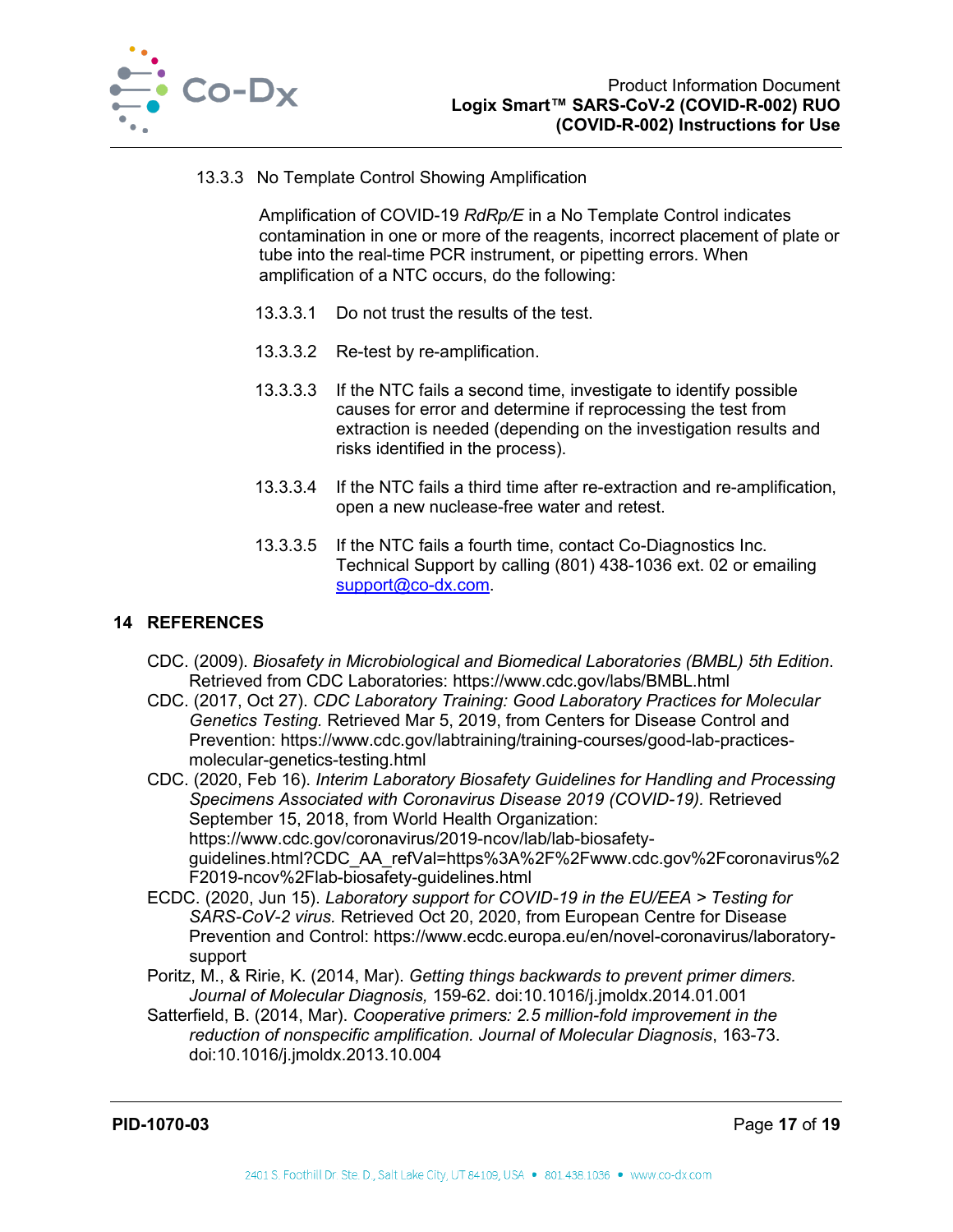

Viana, R. V., & Wallis, C. L. (2011). *Good Clinical Laboratory Practices (GLCP) for Molecular Based Tests Used in Diagnostic Laboratories.* In D. I. Akyar, Wide Spectra of Quality Control (pp. 29-52). InTech. Retrieved from

http://www.intechopen.com/books/wide-spectra-of-quality-control/goodclinicallaboratory-practice-gclp-for-molecular-based-tests-used-in-diagnostic-laboratories

WHO. (2004). *Laboratory Biosafety Manual.* Retrieved from Emergencies preparedness, response:

https://www.who.int/csr/resources/publications/biosafety/WHO\_CDS\_CSR\_LYO\_200 4\_11/en/